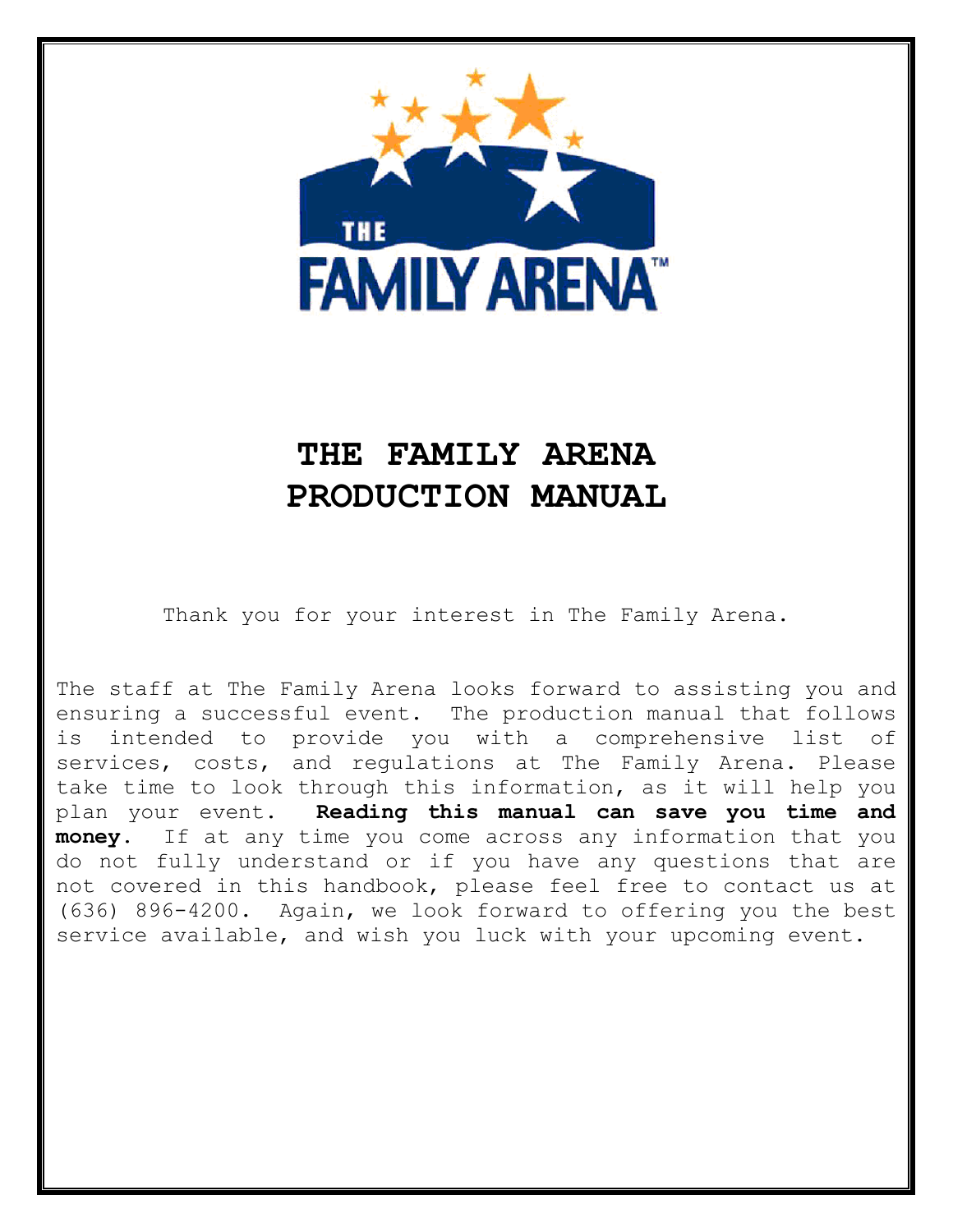## **BUILDING INFORMATION**

The Family Arena is a multi-use arena located in St. Charles, Missouri. Opened in 1999, The Family Arena serves St. Charles County and the surrounding communities with a wide variety of events including concerts, family shows, athletic events, trade shows, and conferences. The Family Arena is proud to be the home to The RiverCity Rage Arena Football team of the Indoor Football League. The Family Arena is currently managed by The St. Charles County Government.

#### **Directions to The Family Arena**

The Family Arena is conveniently located in St. Charles County, just ten minutes west of Lambert International Airport, just one mile off of the new Page Extension, and approximately 1 1/4 miles south of I-70 and the Fifth Street exit (#229 from the West; #229A from the East) on Arena Parkway.

• From Interstate 70 West:

Take the South 5th Street exit. Continue on South 5th Street for approximately 1 mile. At Arena Parkway, turn left. The Arena will be on your left hand side, about 1/4 mile ahead.

• From Interstate 70 East:

Take the 5th Street exit. Turn right onto 5th Street. Continue for approximately 1 mile. At Arena Parkway, turn left. The Arena will be on your left hand side, about 1/4 mile ahead.

• Traveling on Highway 40/61 West from Chesterfield or East from St. Charles County:

Take Highway 94 North. Continue on Highway 94 North for approximately 5 miles to Zumbehl/Friedens Road. Turn right onto Friedens Road and continue for approximately 2 miles. At Arena Parkway, turn right. The Arena will be on your left hand side, about 1/4 mile ahead.

• Traveling on Highway 40/61 West from Downtown:

Take I-170 North. Continue on I-170 North to I-70 West. Continue on I-70 West into St. Charles County. Cross the Blanchette Bridge and take the second exit, number 229-A, South 5th Street. Continue on South 5th Street for approximately 1 mile. At Arena Parkway, turn left. The Arena will be on your left hand side, about 1/4 mile ahead.

• From 364 (Page Extension):

When traveling North or South on Hwy 270, take 364 West to the Arena Parkway/ Upper Bottom Road exit #14. Make a right on to Arena Parkway. The Arena is one mile down on the right.

When traveling North on Hwy 94 from Hwy  $40/61$ :

Take 364 east to the Arena Parkway/ Upper Bottom Road exit #14. Turn left on to Arena Parkway. The Arena is one mile down on the right.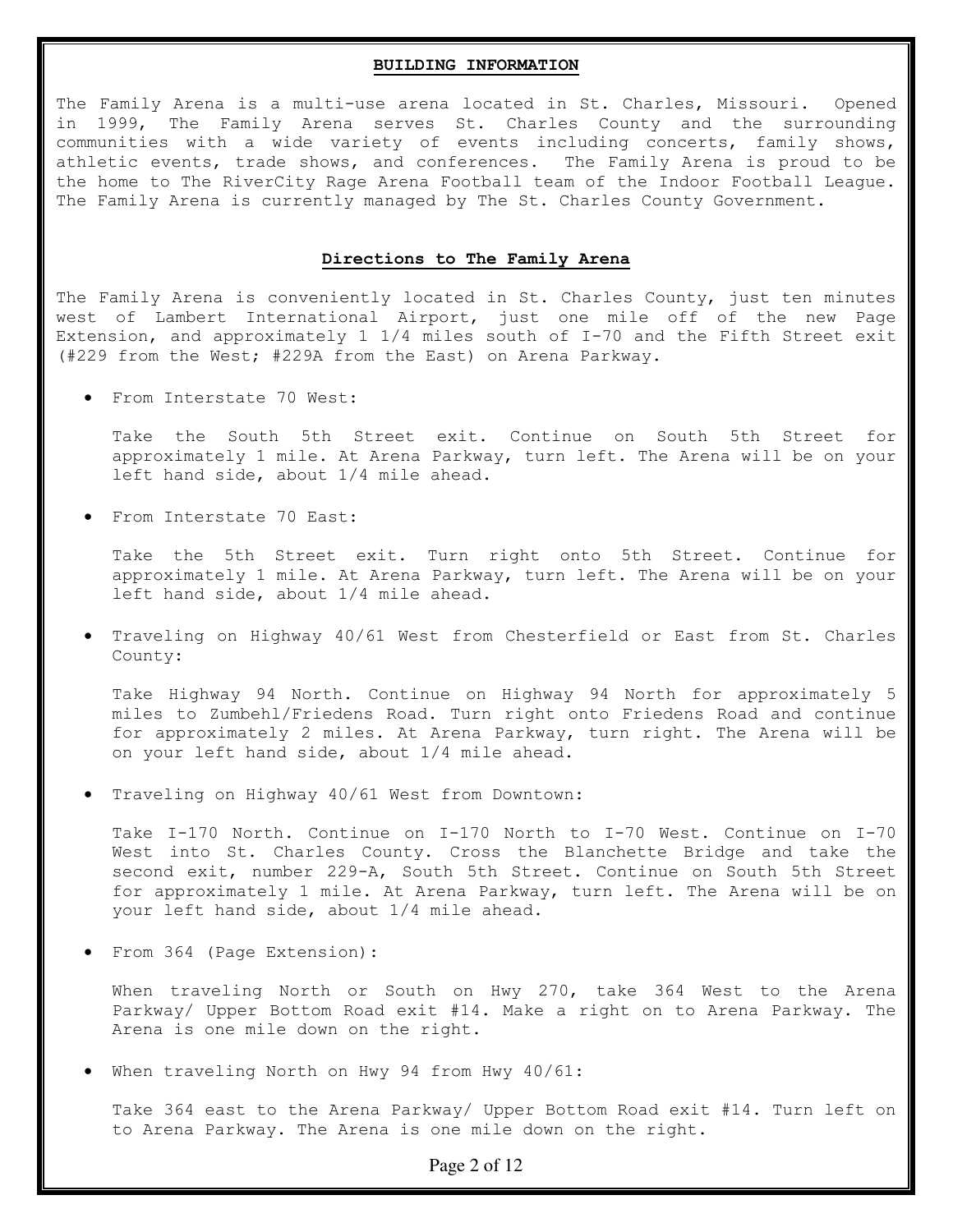# **Public Accommodations and Services**

Public Restrooms: 8 on Concourse Level (4 Men's & 4 Women's) 3 in Main Lobby (1 Men's, 1 Women's, & 1 Family)

Concessions: 6 on Concourse Level 1 in Main Lobby

Public Address: Paging system reaches all public spaces within Arena.

Administrative Ofc: Located in Main Lobby (Gates 1 & 2) Hours are 8:30 a.m. – 5:00 p.m. Monday through Friday. The office is closed on most National Holidays.

- ATM: There is a National City Bank automatic teller machine (ATM) located inside the Family Arena for your convenience. The machine is located on the Main Concourse across from Section 102 near the elevator.
- Elevators: Guests requiring an elevator to access 100 and 200-level seating, should park near the South side of the building and enter at Gates 1 or 2. The elevator is located on the west side of the Main Lobby. The elevator is located on the Main Concourse across from section 102.

Freight elevator with dimensions of 4' wide x 8' deep x 7' high located at loading dock.

- First Aid: The First Aid room is located on the west side of the Main Lobby near the elevator. During events, the first aid station is staffed by a paramedic to help meet your medical needs. If for any reason you are unable to make it to the first aid room, an usher will contact paramedics to come to your location.
- Box Office: The Family Arena Box Office is located at the South Entrance at Gate 2. Normal ticket office hours are 10 a.m. to 5 p.m. Monday through Friday. On Saturdays with a scheduled event, the ticket office will be open from 10 a.m. until approximately one hour after the event starts. On Saturdays with no scheduled event, the ticket office will be closed. On Sundays with a scheduled event, the ticket office will open four hours prior to the event. The ticket office is closed on non-event Sundays.

Cash, Visa, MasterCard, American Express and Discover are accepted. Checks are not accepted. There is no service charge on tickets purchased at the Family Arena ticket office. Tickets for all Family Arena events are also available at all MetroTix locations; online at www.metrotix.com; or charge by phone at 314-534-1111 or toll free at 1-800-293-5949.

A facility fee will be added to all tickets (except RiverCity Rage) purchased at all locations, including The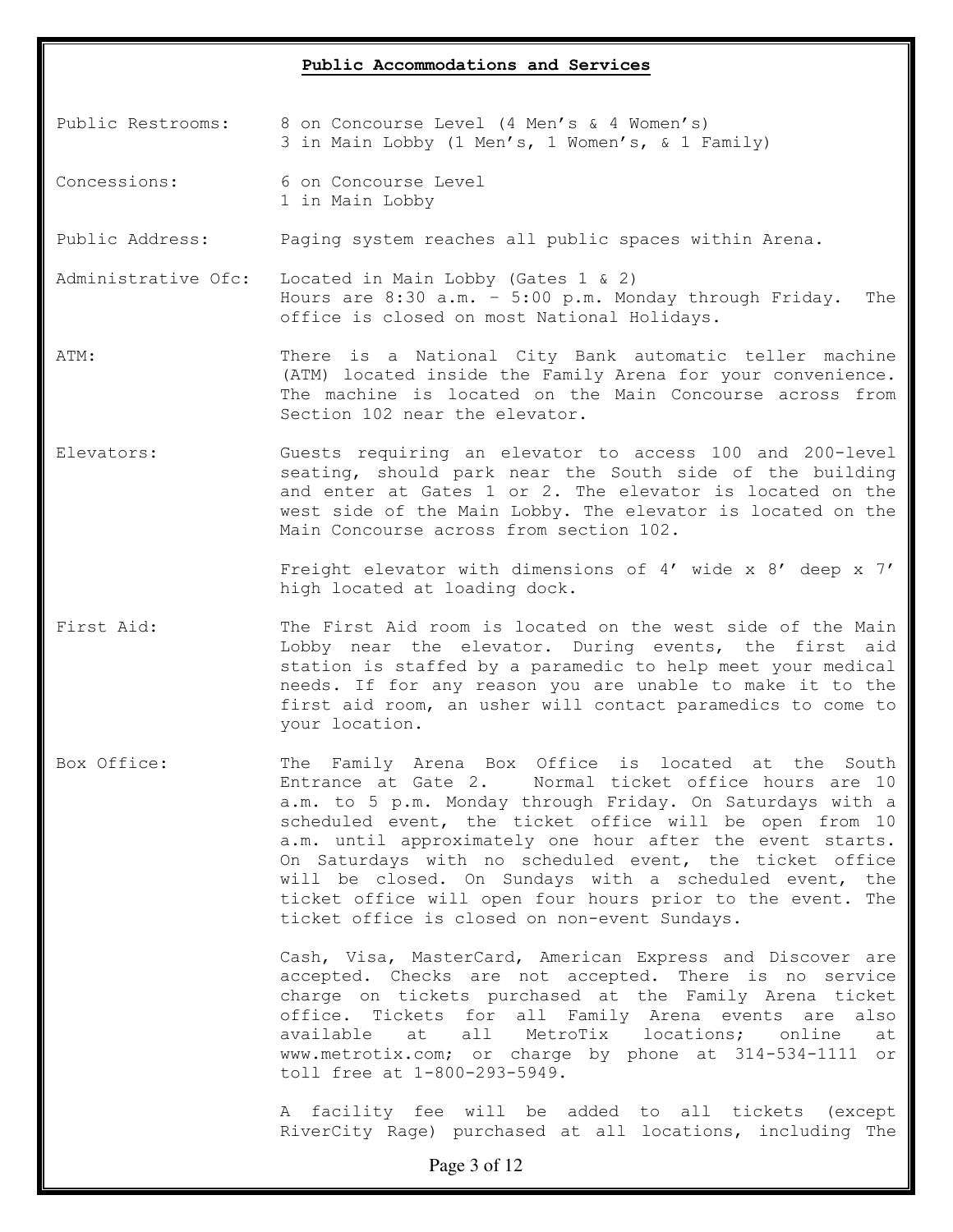Family Arena Ticket Office. Additional MetroTix service charges and handling fees apply to all tickets purchased through MetroTix outlets, by phone or online.

Many events offer a special discount for groups of 20 or more. Please contact Group Sales to order group tickets by calling 636-896-4289 or 636-896-4230.

- Guest Services Ofc: The Guest Services Office is located on the Main Concourse across from Section 111 at Gate 5. A Guest Services representative is available during all events to attend to our guests' needs, including questions, concerns, lost children, lost and found items, team and event schedules and general information.
- Bar and Grill: Our stylish 2500 square foot restaurant located on the 4th level offers a specialized menu and is open for most sporting events. Season, club-seat and suite ticket holders have exclusive access to the restaurant beginning two hours prior to game-time. The Locker Room is open to the public one-hour prior to game-time. The bar remains open to the public following events. The Locker Room has an occupancy of 200 and is available for private parties on non-event days. An executive chef, full catering and kitchen staff are on premise. Please call 636-896-4291 for rental information.

#### **Contacts**

- Sandy Femmer Business Manager 636-896-4202 [SFemmer@familyarena.com](mailto:SFemmer@familyarena.com)
- Greg Milam  $D$ Director of Operations 636-896-4252 [GMilam@familyarena.com](mailto:GMilam@familyarena.com)
- 

B.A. Event/Production Manager 636-896-4299, 314-392-1769 M, 636-544-0706 M [BobbyA@familyarena.com](mailto:BobbyA@familyarena.com)

Tom O'Keefe Manager of Booking & Marketing 636-896-4289 [TOkeefe@familyarena.com](mailto:TOkeefe@familyarena.com)

Sara Wilson Box Office Manager 636-896-4230 [SWilson@familyarena.com](mailto:SWilson@familyarena.com)

[TimH@familyarena.com](mailto:TimH@familyarena.com)

636-896-4210

Tim Hull Catering Director/Executive Chef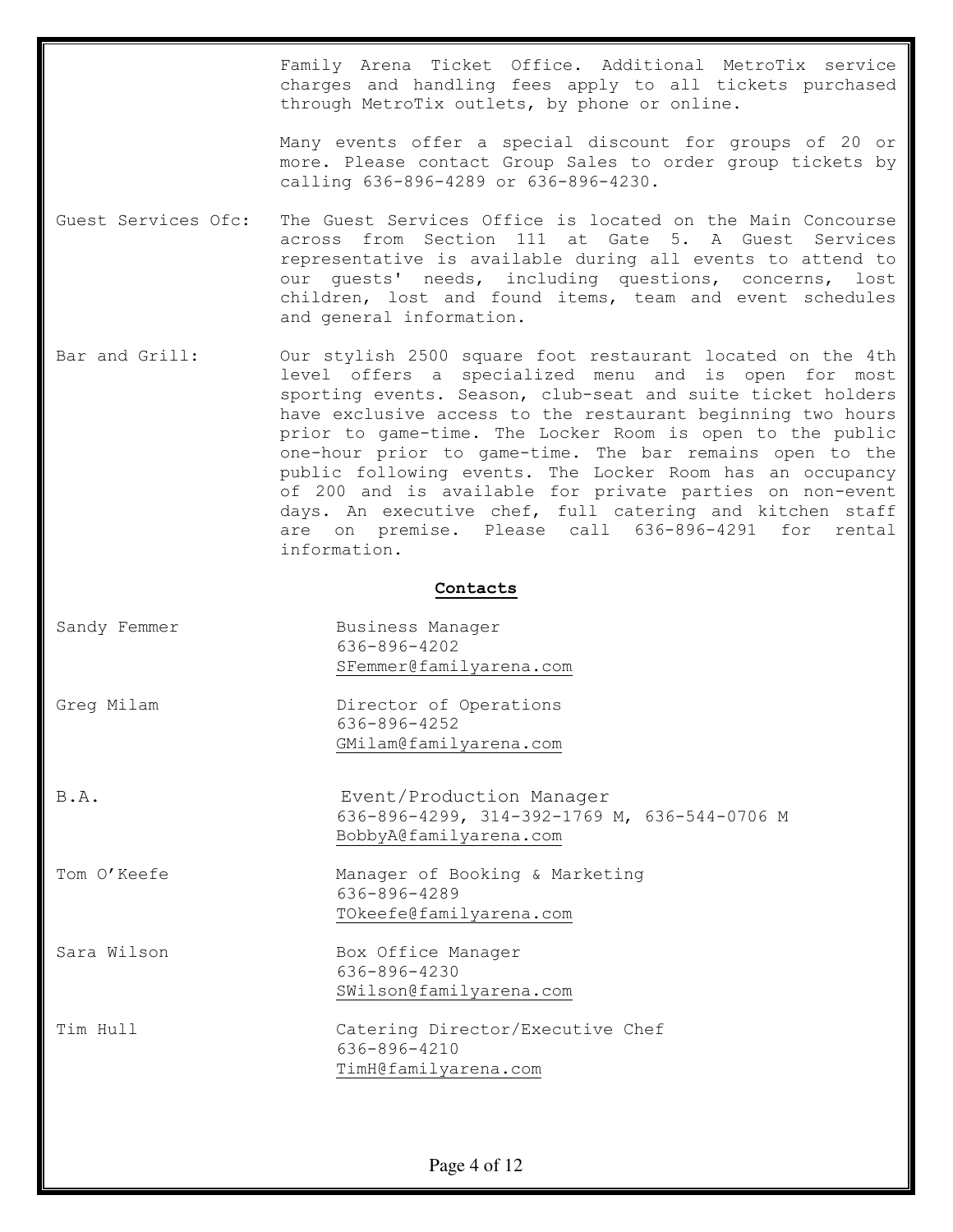## **Miscellaneous Phone Numbers**

Family Arena Event Hotline: 636-896-4242

Family Arena Administrative Office: 636-896-4200

Family Arena Fax Number: 636-896-4205

Disabled Seating Information: 636-896-4234

Guest Services: 636-896-4296

Guest Services Office: 636-896-4217 (for emergencies during an event)

Metrotix: 314-534-1111, or online at www.metrotix.com

Group Sales: 636-896-4289 or 636-896-4230

RiverCity Rage Arena Football: 636-896-4235

#### **Building Specifications and Services**

# Capacities

The Family Arena can meet a wide range of seating needs. The Family Arena is equipped with a half house drape, which can decrease the capacity for a more intimate feeling.

| Hockey:        | 9,643  |
|----------------|--------|
| Basketball:    | 10,467 |
| Football:      | 9,683  |
| Soccer:        | 9,611  |
| In the Round:  | 11,522 |
| End Stage:     | 7,736  |
| Half House:    | 6,509  |
| Third House:   | 3,863  |
| Theatre Style: | 3,503  |
|                |        |

#### Exhibit Space

| Arena Floor with Dashers    | 17,900 sq. ft. |  |
|-----------------------------|----------------|--|
| Arena Floor without Dashers | 27,376 sq. ft. |  |
| Concourse (22' wide)        | 22,000 sq. ft. |  |

## Dimensions

| Floor Dimensions:  | 85' Wide x 200' Long (with Dashers)         |
|--------------------|---------------------------------------------|
|                    | 118.5' Wide x 232.5' Long (without Dashers) |
|                    |                                             |
| Height to Catwalk: | 65' from floor to start of catwalk          |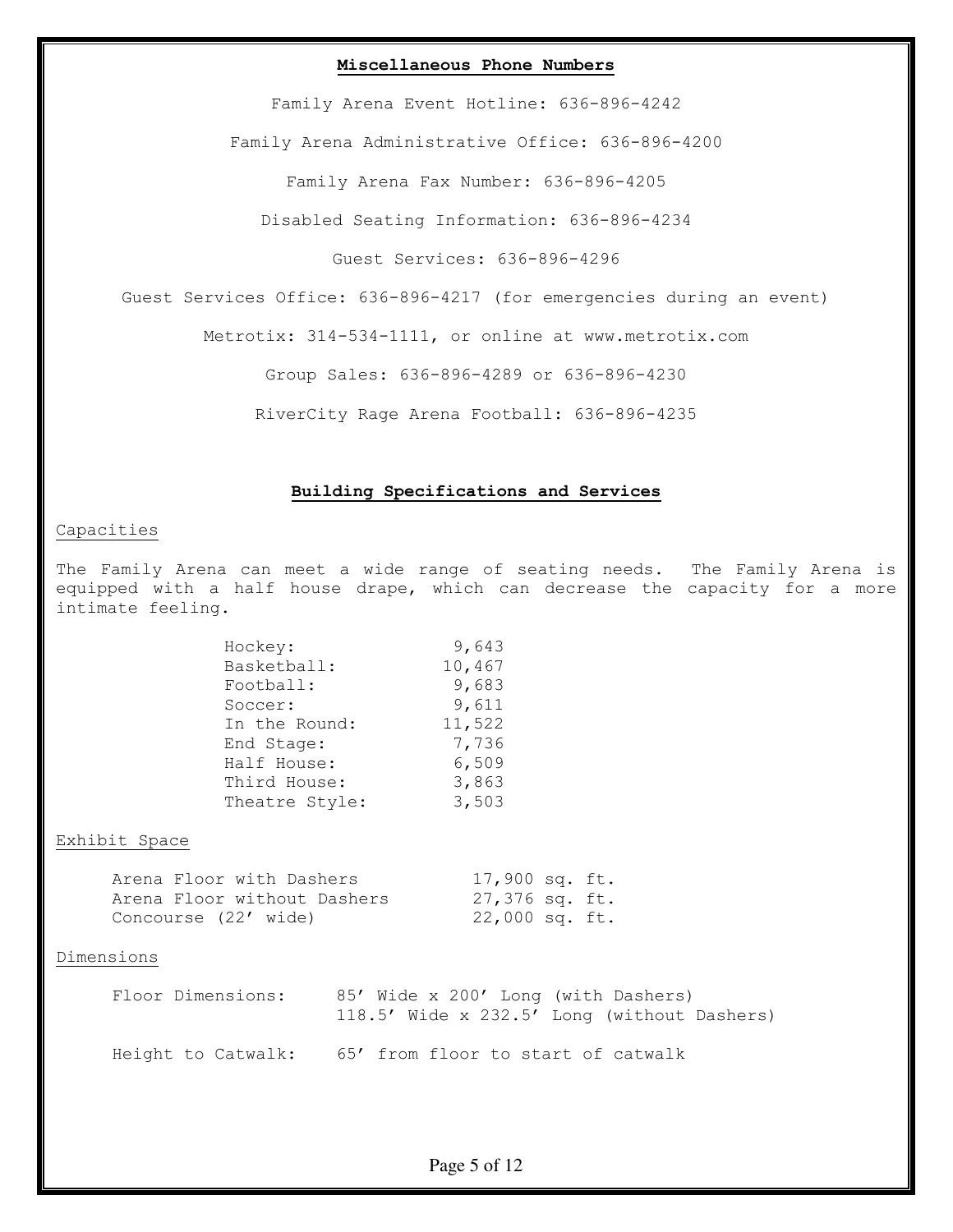| Stage:                                                                                                                                    | Stage Right portable stage (4' x 8' sections with a<br>total capacity of 80' x 60'). Stage has an adjustable<br>height of 4' to 6'6" at 4" increments. Sound wing<br>sections of $3'$ x $8''$ (total capacity of $2 - 12'$ x $24'$ ).<br>3 sets of stairs available. Stage Right risers<br>sections with adjustable height of 3", 6", 12" & 18"<br>increments (total capacity of $60' \times 40'$ ) |                                                                                                                                                                   |  |  |  |
|-------------------------------------------------------------------------------------------------------------------------------------------|-----------------------------------------------------------------------------------------------------------------------------------------------------------------------------------------------------------------------------------------------------------------------------------------------------------------------------------------------------------------------------------------------------|-------------------------------------------------------------------------------------------------------------------------------------------------------------------|--|--|--|
| Height to Grid:                                                                                                                           | 75' from floor to grid<br>End Stage Ceiling Grid is only at north end of floor<br>and is $48' \times 54'$ (70' from floor)<br>Total cap is 48,000 lbs (5,000 per point)<br>Backdrop beam for curtain placement.                                                                                                                                                                                     |                                                                                                                                                                   |  |  |  |
| Loading Dock                                                                                                                              |                                                                                                                                                                                                                                                                                                                                                                                                     |                                                                                                                                                                   |  |  |  |
| The Family Arena's loading dock is located at the Northwest side of the building.<br>It has one drive-in dock and two loading dock doors. |                                                                                                                                                                                                                                                                                                                                                                                                     |                                                                                                                                                                   |  |  |  |
| Drive-in Door Height: 15' high x 12' wide                                                                                                 |                                                                                                                                                                                                                                                                                                                                                                                                     |                                                                                                                                                                   |  |  |  |
| Loading Dock Doors Height:                                                                                                                |                                                                                                                                                                                                                                                                                                                                                                                                     | $11'5''$ high x $8'$ wide<br>(3'9" from ground to dock)                                                                                                           |  |  |  |
|                                                                                                                                           |                                                                                                                                                                                                                                                                                                                                                                                                     | Note: Bowl entry onto arena floor is $12'$ x $12'$ (reduces to $10'6''$ wide)                                                                                     |  |  |  |
| Forklifts                                                                                                                                 |                                                                                                                                                                                                                                                                                                                                                                                                     |                                                                                                                                                                   |  |  |  |
| Make:<br>Capacity:<br>Fork Length:                                                                                                        | Mitsubishi<br>6000 lbs<br>4'                                                                                                                                                                                                                                                                                                                                                                        |                                                                                                                                                                   |  |  |  |
| Make:<br>Capacity:<br>Fork Length:                                                                                                        | Mitsubishi<br>3000 lbs<br>4'                                                                                                                                                                                                                                                                                                                                                                        |                                                                                                                                                                   |  |  |  |
| Note: 1 set of extensions available for fork blades - 6' long                                                                             |                                                                                                                                                                                                                                                                                                                                                                                                     |                                                                                                                                                                   |  |  |  |
| Parking                                                                                                                                   |                                                                                                                                                                                                                                                                                                                                                                                                     |                                                                                                                                                                   |  |  |  |
|                                                                                                                                           |                                                                                                                                                                                                                                                                                                                                                                                                     | Bus, truck, and show vehicle parking is located at north end of the building (6<br>to 8 buses or trailers). There is a fenced in area, which can also be used for |  |  |  |

parking.

There are approximately 3,500 parking spaces on a lighted surface lot adjacent to the Family Arena. Handicapped parking is available in the southwest corner of the arena lot. Parking fees may apply for some events. These fees are subject to change without notice. Currently, a \$5.00 fee is charged for general parking. VIP parking is located on the south side of the arena across from the main entrance. A \$10.00 fee is currently charged for VIP parking for guests without an issued VIP pass. At this time, a \$15.00 fee is charged to 15 passenger vans and a \$20.00 fee is charged to buses. Guests wishing to be dropped off or picked up before or after an event should use the South parking entrance. A separate twolane drive with a turn-around lane allows guests to be easily picked up or dropped off.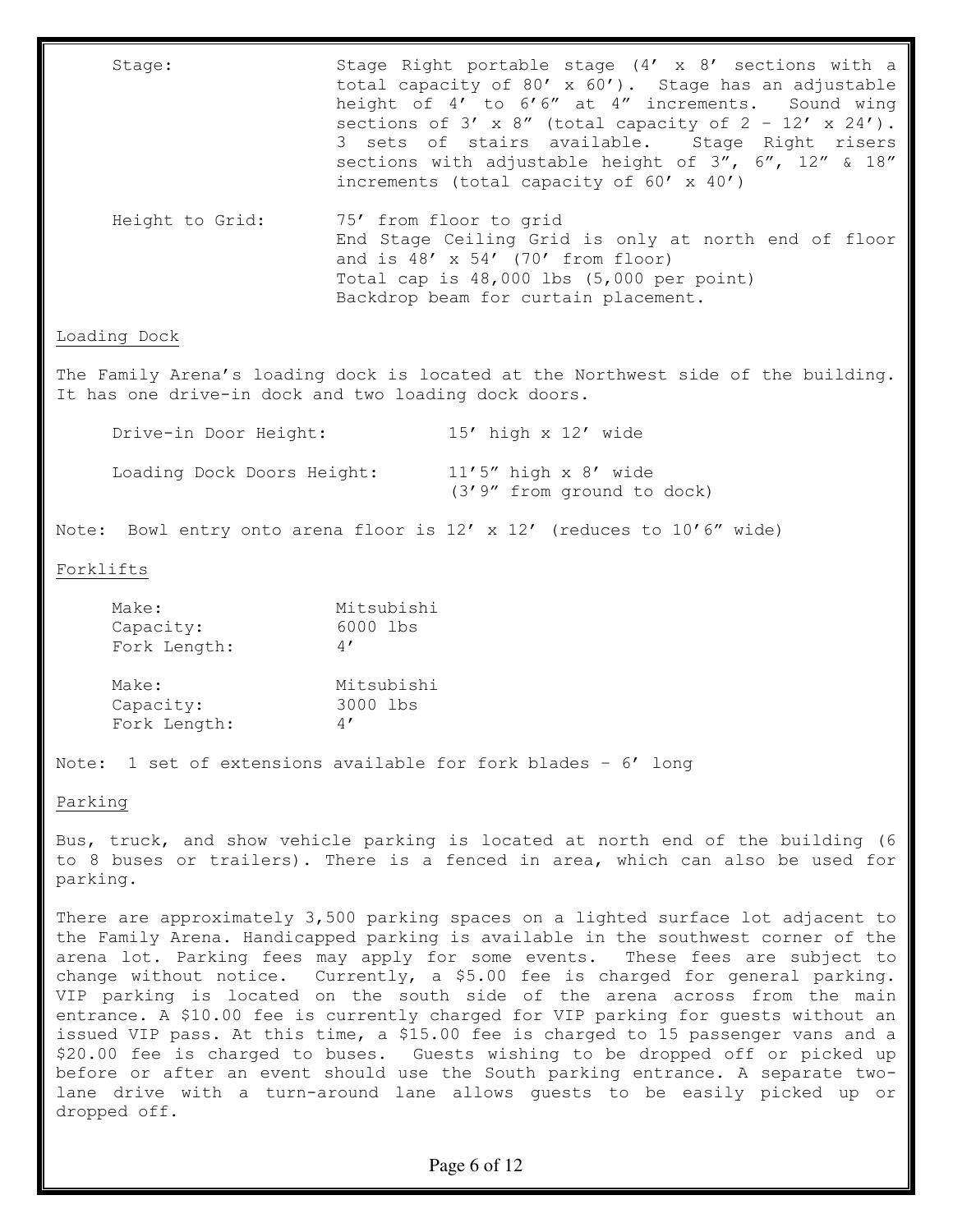Show Power Source 1: 800 amps, 3 phase isolated Source 2: 800 amps, 3 phase isolated Source 3: 400 amps, 3 phase isolated Shore Power: (2) 200 amp hook-ups for buses located at dock Note: Power is located upstage left, less than 50' from upstage center. Lighting Sport Lights: Type: Metal Halide Number: 136 Work Lights: Type: Metal Halide Number: 64 Catwalk Lights: Type: Florescent Number: 26 Spotlights: Type: Strong Super Trooper II Number: 6 Note: Located in four corners of the arena Sound System Crown sound with D.A. 24 – Channel audio board with CD, tape, radio, and mini disk input. Intercom Type: Clear-com Location: Numerous Locations Wireless and wired microphones available Backstage Rentals A limited amount of tables, interlocking padded chairs and coat racks are in building inventory. All other furniture and plants can be rented throughout the facility. Barricades Multipurpose interconnecting bike rack (25 total) interconnecting stage barricade (100' total) Production Phones Telephone lines are available in various dressing and locker rooms. Please request numbers to these phones prior to your event.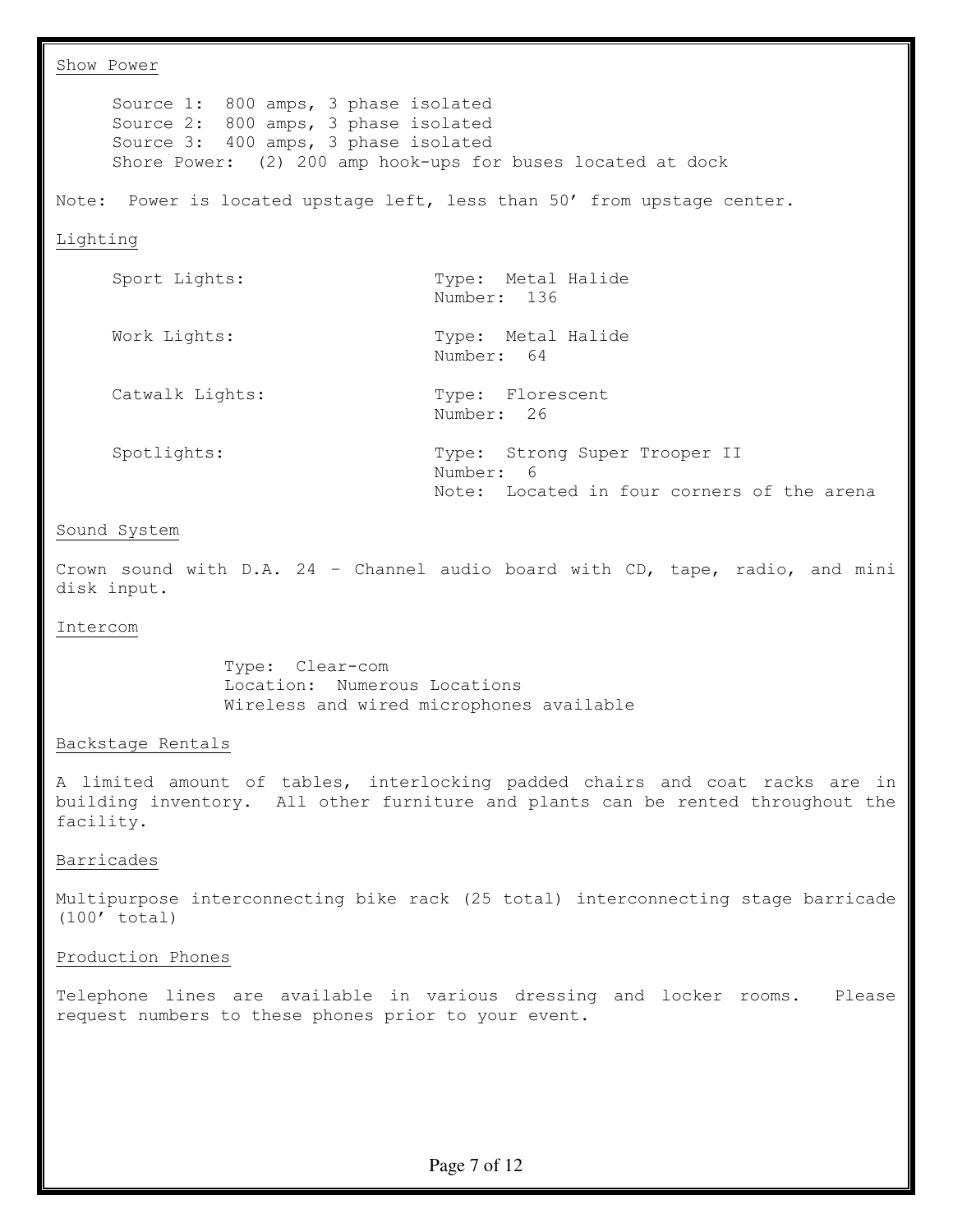Dressing Rooms

| Room                                  | Dimensions       | Phone              | Toilets        | Showers      | Sinks         | Mirror         | Notes                |
|---------------------------------------|------------------|--------------------|----------------|--------------|---------------|----------------|----------------------|
| Locker<br>Room A                      | $32' \times 20'$ | 1                  | 3              | 5            | $\mathcal{S}$ | $\overline{4}$ |                      |
| Office A                              | $12' \times 13'$ | $\mathbf{1}$       | $\overline{0}$ | $\mathsf{O}$ | $\mathbf 0$   | 0              | Production<br>Office |
| Locker<br>Room B                      | $32' \times 20'$ | $\mathbf{1}$       | 3              | 5            | 3             | $\overline{4}$ |                      |
| Locker<br>Room C                      | $32' \times 20'$ | $\mathbf{1}$       | 3              | 5            | 3             | $\overline{4}$ |                      |
| Locker<br>Room D                      | $32' \times 20'$ | $\mathbf{1}$       | 3              | 5            | 3             | $\overline{4}$ |                      |
| Break<br>Room                         | $15' \times 10'$ | $\circledcirc$     | $\mathbf{1}$   | $\mathbf 1$  | $\mathbf{1}$  | 0              |                      |
| Green<br>Room                         | $25' \times 17'$ | $3\alpha$<br>1 Fax | $\mathbf 0$    | $\mathsf{O}$ | $\mathbf 0$   | $\overline{0}$ | Production<br>Office |
| Star<br>Dressing<br>Room 1            | $10'$ x<br>13.5' | $\circledcirc$     | $\mathbf{1}$   | $\mathbf 1$  | $\mathbf{1}$  | $\mathbf{1}$   |                      |
| Star<br>Dressing<br>Room <sub>2</sub> | $10'$ x<br>13.5' | $\mathsf O$        | $\mathbf 1$    | $\mathbf 1$  | $1\,$         | $\mathbf 1$    |                      |

All of The Family Arena's dressing rooms are located in a backstage area. Below is a listing of dressing rooms and facilities available in them.

# **Building Policies**

Following is a compilation of various building regulations, which can help avoid problems with your event. If you have any concerns about whether something will be allowed, please ask.

#### American Disabilities Act of 1990

The Family Arena strives to provide equal opportunity to all services and events within the Arena. The Family Arena reserves the right to require lessee to comply with codes pertaining to the American Disabilities Act of 1990 including, but not limited to, providing special seating areas, access, and services.

#### Staffing

The Family Arena reserves the right to set all staffing requirements for events. The Family Arena will be the sole provider of all usher, ticket selling, ticket taking, security, stagehands, custodial, changeover, or any other event related staff unless agreed to in writing prior to the event.

#### Permits

Lessee must notify The Family Arena of any pyrotechnics, animals, lasers, or parking needs at least 15 business days prior to load-in. The Family Arena will work with the producer to ensure that all required permits are completed, and all legitimate parking requests are met. However, failure to produce required information in a timely manner or as requested may cause lessee to lose the right to utilize pyrotechnics, animals, and lasers or may result in insufficient parking for lessee.

## Page 8 of 12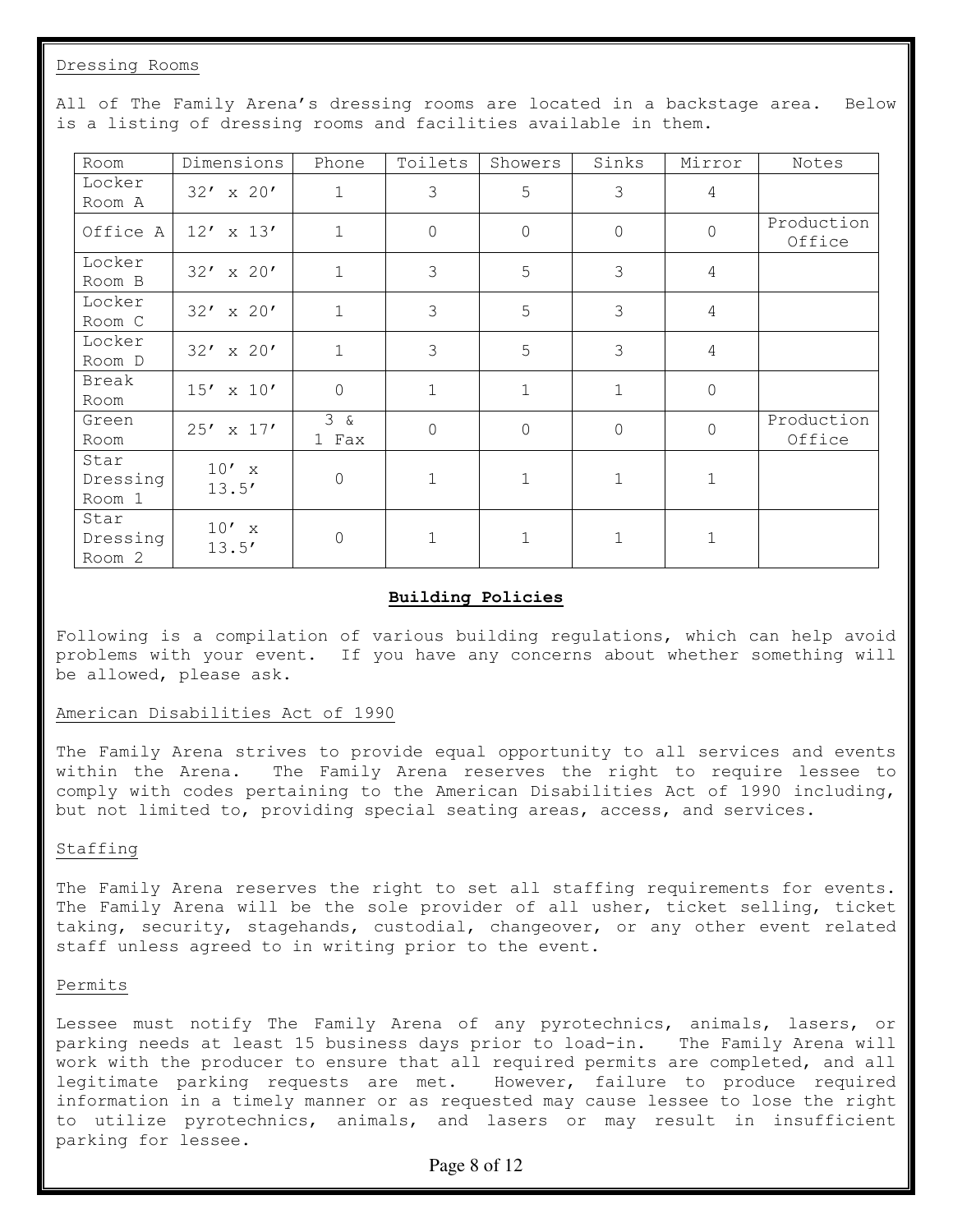#### Floor Plans

Floor plans must be completed at least 10 business days prior to load-in to ensure that all fire codes are met.

#### Pyrotechnics

Any show using pyrotechnic effects will be required to submit a detailed effects plot along with a listing of effect details (placement, weight of charge, direction and size of effect, etc). Additionally, a current pyrotechnician's license for the lead pyrotechnic valid for the largest classification of effect used, and MSDS sheets must be received by The Family Arena at least 10 business days prior to the scheduled load-in date. The Family Arena reserves the right to require a walk through inspection or full demonstration of effect in the presence of the local fire inspector for any pyrotechnic display. The Family Arena reserves the right to specify a fire watch and/or a number of pre-placed fire extinguishers for any show utilizing any pyrotechnic display.

#### Flammable Materials

Lessee may not authorize or store any flammable material within the facility without prior written approval from the General Manager. At no time will the lessee be allowed to use or store flammable material in any unsecured public area.

## Parking

Lessee must notify The Family Arena of any parking needs for their event at least 15 business days prior to load-in. This notification should include number of vehicles and type.

## Deliveries and Materials Storage

Due to limited space during other events, The Family Arena does not accept deliveries for lessee prior to the dates held for their event unless previous arrangements are made.

All deliveries made to the lessee during the term of their lease should include the event or promoter name, and the name of the person the material should be routed to. All deliveries should be sent to the following address.

The Family Arena 2002 Arena Parkway St. Charles, MO 63303

#### Promotions

Any promotions (i.e. ticket giveaways, discounted tickets, meet and greets, banners, sponsor booths, etc.) must be approved in advance by writing The Family Arena.

#### Doors Open

Doors open one hour prior to show time for majority of events held at The Family Arena.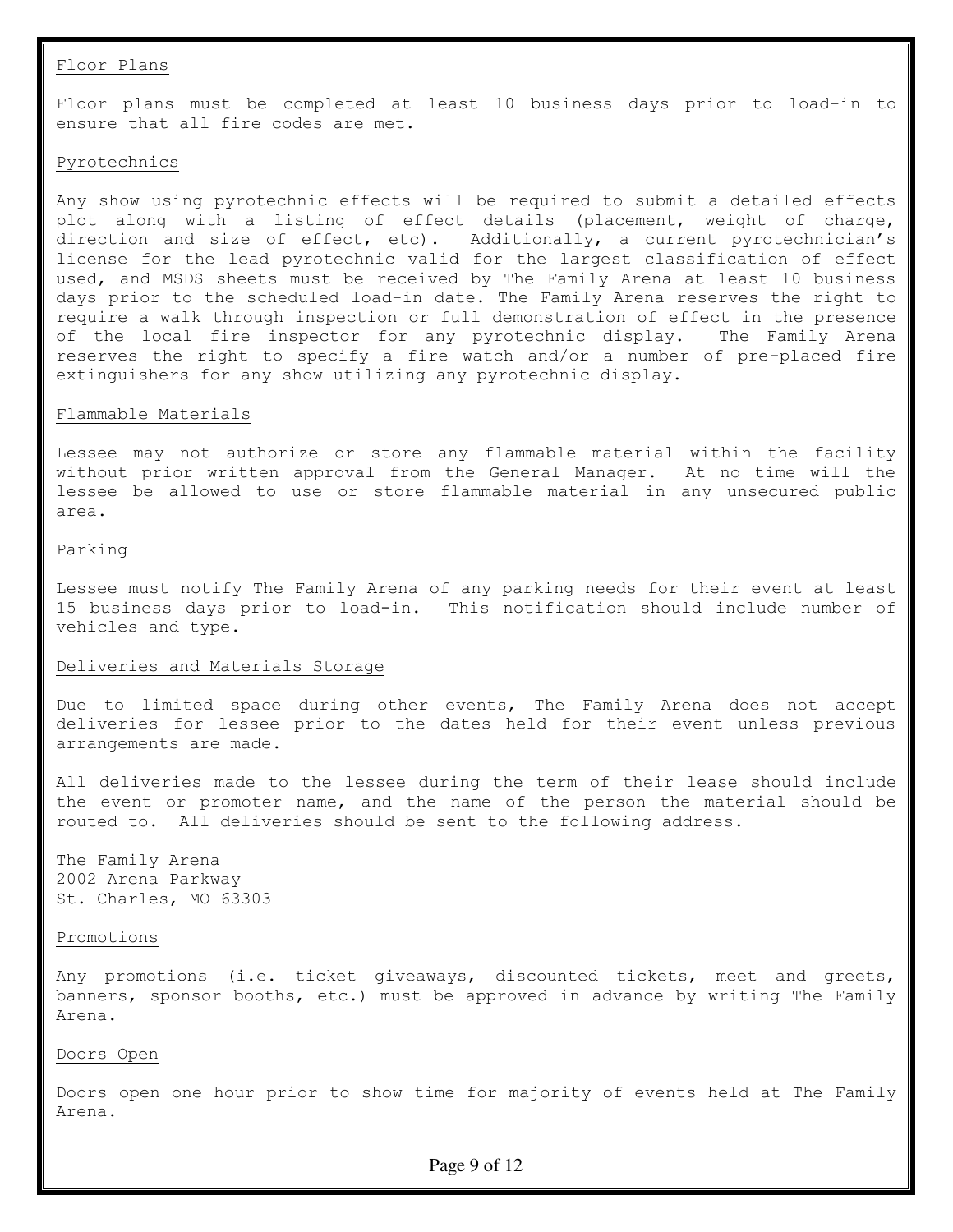# Vehicle Displays

Any display vehicle which will be inside the Arena for any event must meet the following guidelines:

- The fuel tank must be sealed either by a key-locked gas cap, or be sealed with duct tape or gaffers tape.
- The battery must be disconnected.

# Sponsorships

All sponsorships and signage related to sponsorships must be approved by The Family Arena in Advance. The Family Arena will not unreasonably deny any request, but must ensure that sponsorships, promotions, and signage do not conflict with building sponsorship packages or present a danger to patrons.

# Decorations

All decorations must be placed in accordance with the following regulations:

- No decorations may be placed in a manner which may cause damage to arena.
- Prior to taping any decorations or signs to any surface, lessee must request permission of The Family Arena and use tape which is approved by the arena. Generally, masking tape is safe for the use on our painted surfaces. Lessee is responsible for removing decorations and signage and any tape residue with an approved solvent unless prior arrangements are made.
- No decorations may be placed in any area, which blocks public ingress or egress.
- Banners and decorations must not be placed in any area that obstructs the sight lines for a performance.
- Lessee is responsible for any damages caused by the placement of any signs or decorations.
- At no time will a lessee be allowed to pin decorations to any drapes or curtains.

Special Notes regarding Sand, Glitter, and Confetti: These items are very difficult to clean up and therefore will require additional clean-up cost if used. The additional clean-up labor will be billed out at the current custodial staff hourly rate. The Family Arena reserves the right to prohibit these items for any event.

# Balloons

Balloons containing helium or lighter than air products will not be sold or dispensed at any event in The Family Arena. If a lessee uses balloons for displays, they must agree to take full responsibility for removing any balloons that break from their tether. This cost will include the rental of a lift to remove said balloons in addition to the hourly rate for custodial staff required to completely remove them.

# Smoking Policy

The Family Arena does not allow smoking inside the Arena. All smoking is set up outside the Arena between gates 3 and 4. There will also be a smoking area located outside gates 1 and 2 for special events.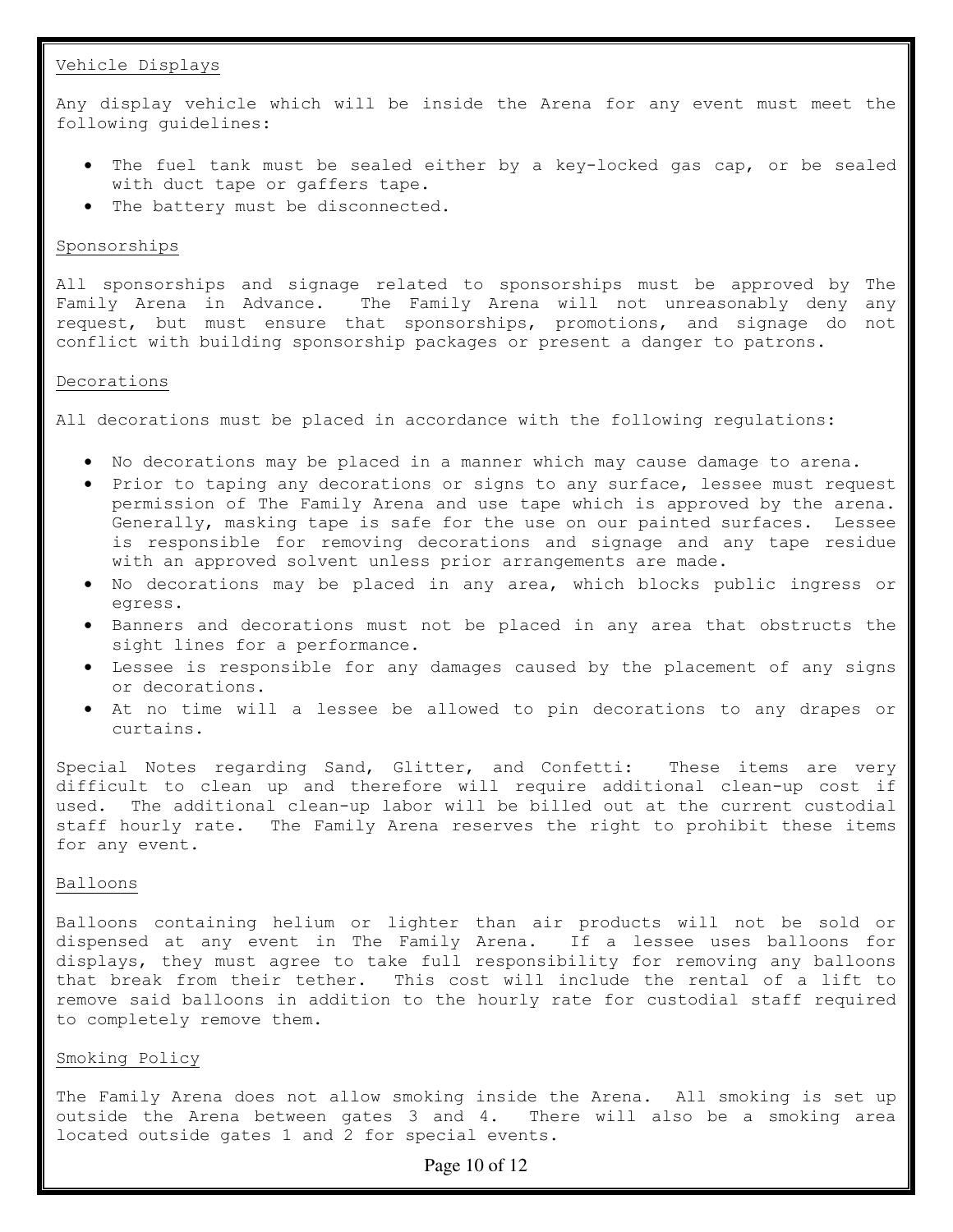## Stickers

Any stickers, adhesive name tags, or similar items must be approved in advance by The Family Arena. These items are extremely too difficult to remove from floor surfaces, and can cause severe damage to finished surfaces. Lessee will be responsible for removing any stickers which become attached to surfaces in the arena, or paying the current custodial staff labor rate for all labor incurred for removing said items. The Family Arena reserves the right to deny lessee the right to use these items for any event.

## Tickets

All sales are final. No refunds or exchanges allowed. Please examine your ticket for event date and time.

A ticket is required for every guest age 2 and older at The Family Arena, unless it is for a Family Arena home-team sporting event where every guest age 3 and older must require a ticket.

Selling of any Family Arena event tickets or ticket scalping on our premises is strictly prohibited.

## Miscellaneous Prohibited Items

The following items may **not** be brought into The Family Arena:

- All food and beverages, including alcoholic beverages
- Cans, glass bottles, plastic beverage containers
- Coolers
- Helium balloons
- Video or any recording devices
- Oversized bags or backpacks
- Pets (other than service animals)
- Laser pointers/pens
- Artificial noise makers (including air horns)
- Sticks (including those on pennants or flags)
- Drugs or drug paraphernalia
- Weapons or firearms of any sort

## Camera Policies

Camera policies vary by event, are determined solely at the discretion of the show and are subject to change without notice. For most concerts held at The Family Arena, still, digital and video cameras are prohibited. For most other sporting events and family shows, non-professional still cameras are permitted but digital and video cameras are prohibited. Unauthorized or prohibited photography of an event may result in film or videotape being confiscated by show representatives. In all cases, the resale of photography or video is strictly prohibited.